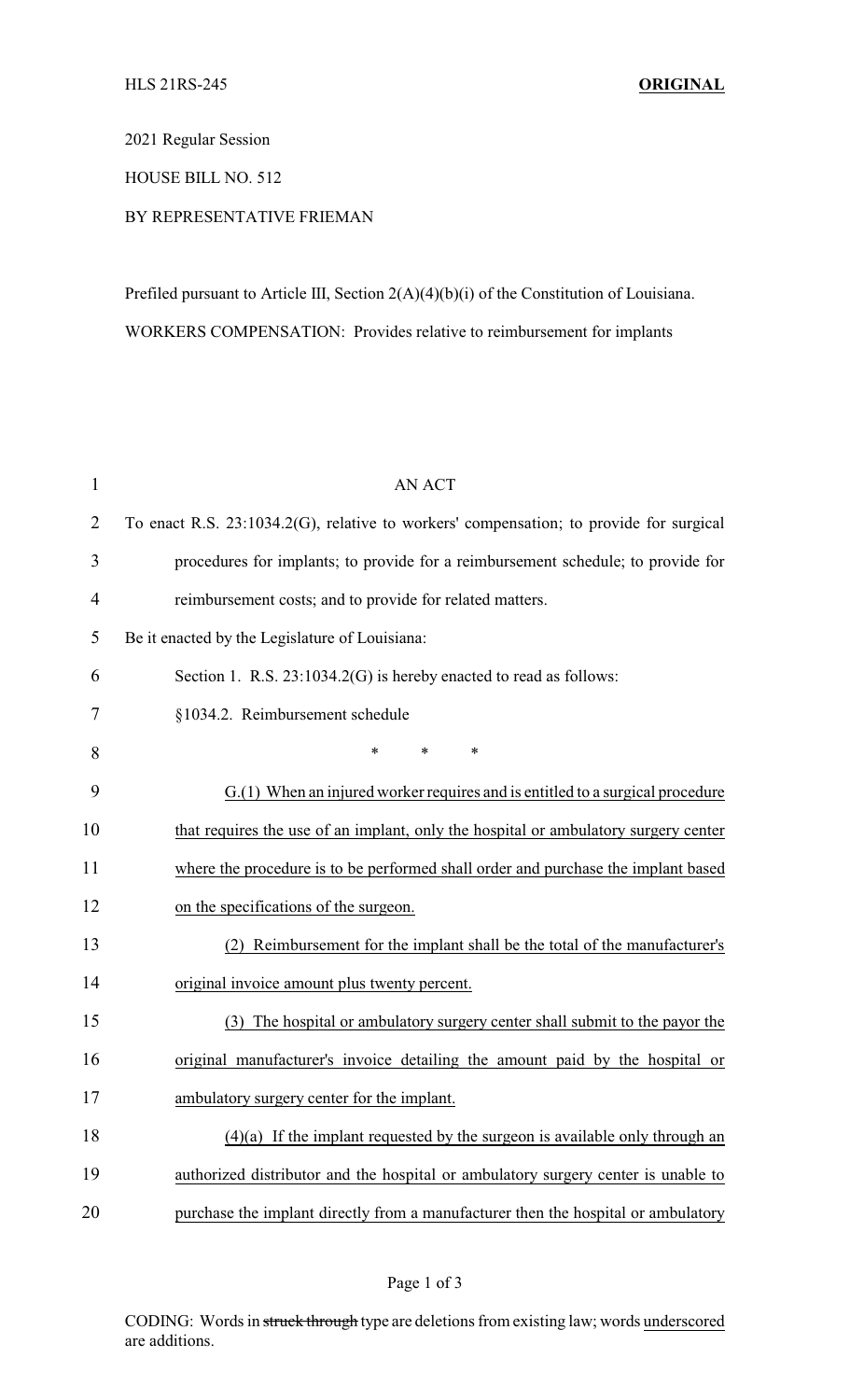| $\mathbf{1}$   | surgery center shall instead submit to the payor the distributor's original invoice   |  |
|----------------|---------------------------------------------------------------------------------------|--|
| $\overline{2}$ | detailing the amount paid by the hospital or ambulatory surgery center.               |  |
| 3              | Reimbursement for the implant shall be the total of the distributor's<br>(b)          |  |
| 4              | original invoice amount paid by the hospital or ambulatory surgical center plus       |  |
| 5              | twenty percent.                                                                       |  |
| 6              | $(5)(a)$ It is expected that the hospital or ambulatory surgical center will seek     |  |
| 7              | to minimize costs and that the actual costs do not exceed what a prudent buyer would  |  |
| 8              | pay for a given service.                                                              |  |
| 9              | (b) If the hospital or ambulatory surgery center is not bound by either               |  |
| 10             | contract or law to be a prudent buyer of the implant or the hospital or ambulatory    |  |
| 11             | surgery center does not accept Medicare, the payor may challenge the reasonableness   |  |
| 12             | of the distributor's or manufacturer's invoice by showing comparative reimbursement   |  |
| 13             | costs in the same geographical area where the hospital or ambulatory surgery center   |  |
| 14             | The reimbursement shall be the average of the comparative<br>located.<br>1S           |  |
| 15             | reimbursement costs plus twenty percent.                                              |  |
| 16             | For purposes of this Paragraph, a prudent buyer shall be a hospital or<br>(c)         |  |
| 17             | ambulatory surgery center that will minimize costs incurred such that actual costs do |  |
| 18             | not exceed what a cost conscious buyer would incur and the actual costs are           |  |
| 19             | comparable to costs incurred for a similar implant furnished by a similar hospital or |  |
| 20             | ambulatory surgical center in the same geographical area.                             |  |

## DIGEST

The digest printed below was prepared by House Legislative Services. It constitutes no part of the legislative instrument. The keyword, one-liner, abstract, and digest do not constitute part of the law or proof or indicia of legislative intent. [R.S. 1:13(B) and 24:177(E)]

|  | HB 512 Original | 2021 Regular Session | Frieman |
|--|-----------------|----------------------|---------|
|--|-----------------|----------------------|---------|

**Abstract:** Provides relative to reimbursement for implants.

Proposed law provides that when an injured worker requires and is entitled to a surgical procedure that requires the use of an implant, only the hospital or ambulatory surgery center where the procedure is to be performed shall order and purchase the implant based on the surgeon's specifications.

Proposed law provides that reimbursement for the implant shall be the total of the manufacturer's original invoice amount plus 20%.

## Page 2 of 3

CODING: Words in struck through type are deletions from existing law; words underscored are additions.